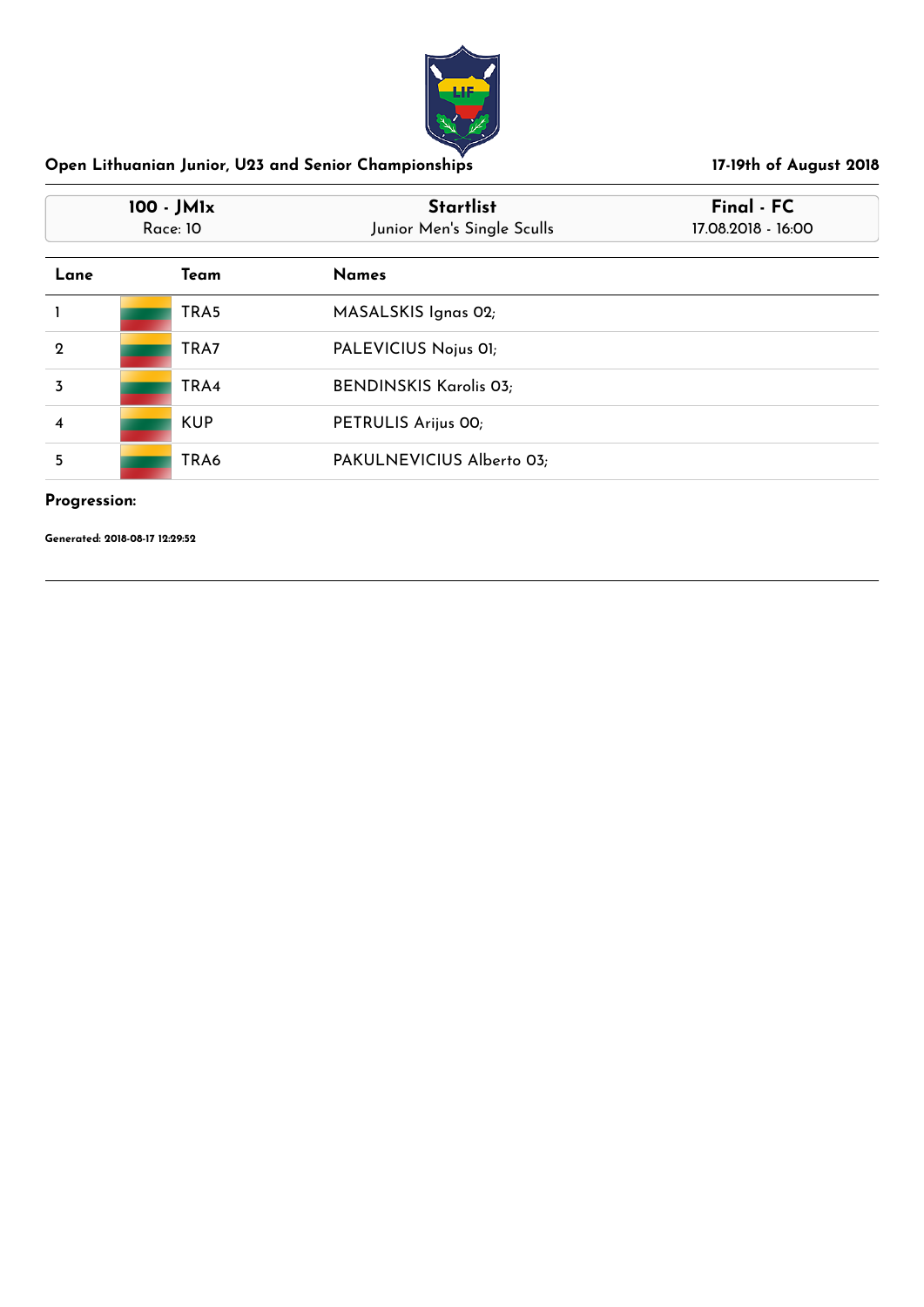

| 100 - JM1x<br>Race: 11 |                  | <b>Startlist</b><br>Junior Men's Single Sculls | Final - FB<br>17.08.2018 - 16:05 |
|------------------------|------------------|------------------------------------------------|----------------------------------|
| Lane                   | Team             | <b>Names</b>                                   |                                  |
|                        | KAU <sub>3</sub> | <b>SKAMAROCIUS Paulius 02;</b>                 |                                  |
| $\mathbf 2$            | <b>KRSM</b>      | KUSKEVICIUS Justas 01;                         |                                  |
| 3                      | <b>TRA1</b>      | KOZLOVSKIJ Arnold 00;                          |                                  |
| $\overline{\bf 4}$     | TRA3             | <b>BAREIKA Donatas 03;</b>                     |                                  |
| 5                      | <b>KAU1</b>      | <b>CEPYS Aivaras 03;</b>                       |                                  |
| 6                      | KAU <sub>2</sub> | KATKEVICIUS Matas 03;                          |                                  |

### **Progression:**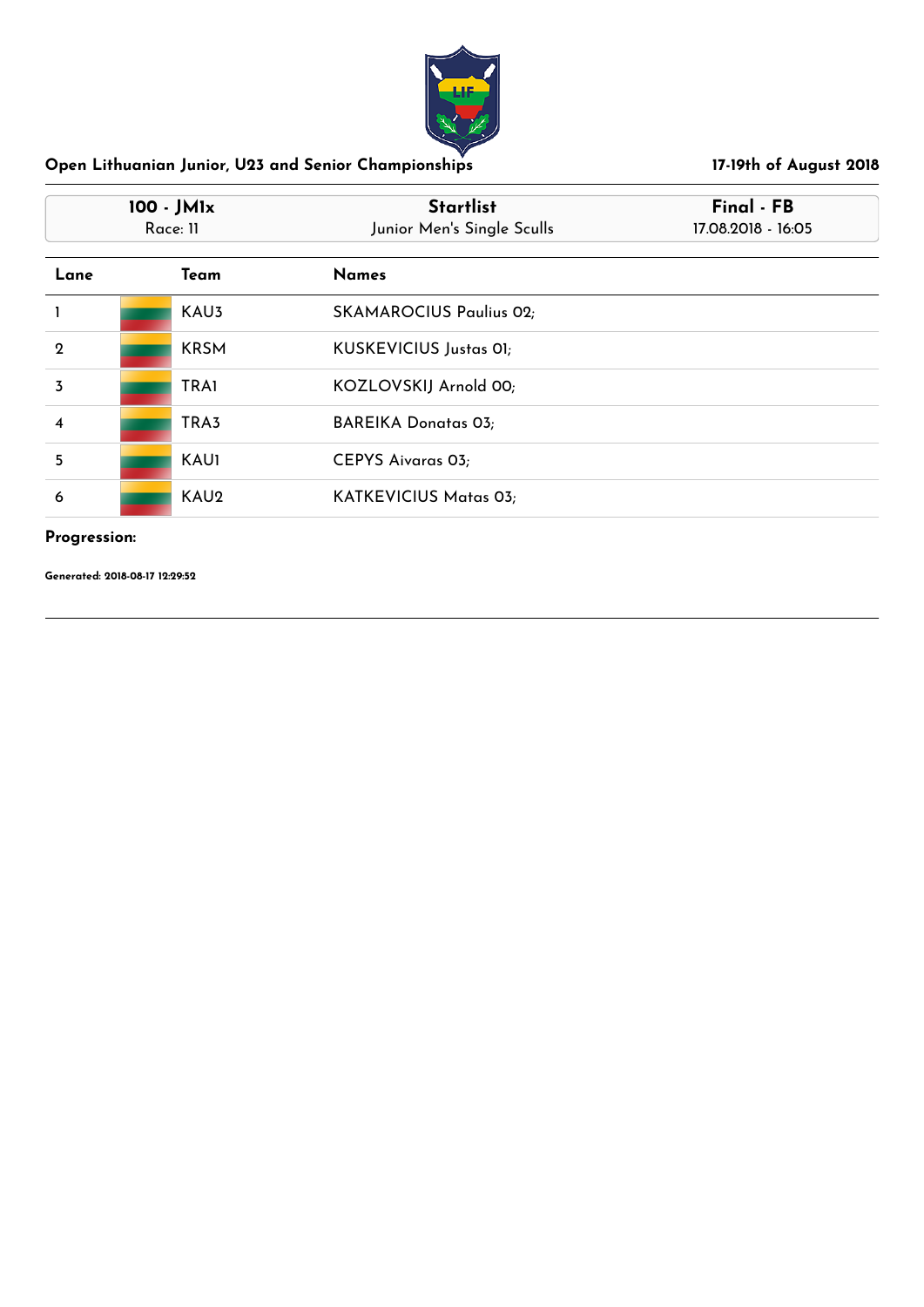

| 100 - JM1x<br>Race: 12 |                  | <b>Startlist</b><br>Junior Men's Single Sculls | Final - FA<br>17.08.2018 - 16:10 |
|------------------------|------------------|------------------------------------------------|----------------------------------|
| Lane                   | Team             | <b>Names</b>                                   |                                  |
|                        | <b>PRIE</b>      | <b>MATUKAITIS Danielis 00;</b>                 |                                  |
| $\mathbf{2}$           | VIL <sub>3</sub> | MATUSEVICIUS Augustinas OI;                    |                                  |
| 3                      | VIL <sub>2</sub> | PRUSINSKAS Virgilijus OI;                      |                                  |
| $\overline{\bf 4}$     | TRA <sub>2</sub> | USCILA Modestas 03;                            |                                  |
| 5                      | <b>SIA</b>       | <b>JUKNA Eimantas 02;</b>                      |                                  |
| 6                      | <b>VIL1</b>      | <b>MAROCKA Domantas 00;</b>                    |                                  |

### **Progression:**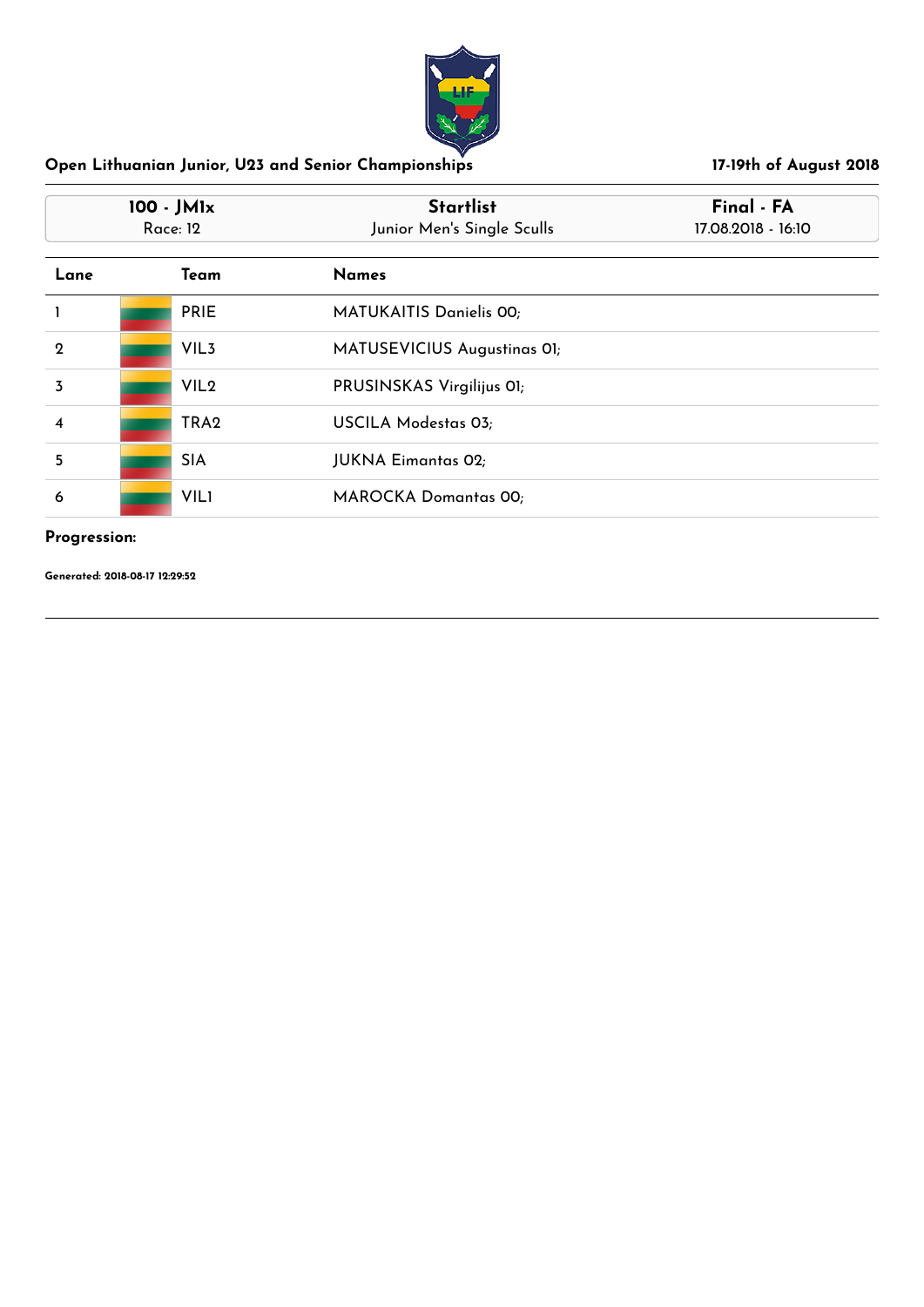

| 101 - JW2-<br><b>Race: 13</b> |  |        | <b>Startlist</b><br>Junior Women's Pair            | Final - F1<br>17.8.2018 - 16:20 |  |
|-------------------------------|--|--------|----------------------------------------------------|---------------------------------|--|
| Team<br>Lane                  |  |        | <b>Names</b>                                       |                                 |  |
| $\mathbf 2$                   |  | TR-OGI | <b>KRALIKAITE Kamile 01; URBONAITE Vytaute 00;</b> |                                 |  |
|                               |  | TR-OG3 | PUTNAITE Vilmante 02; SARKAUSKAITE Gabija 02;      |                                 |  |
| TR-OG2<br>4                   |  |        | OVERLINGAITE Laura 00; BARKUTE Ingrida 00;         |                                 |  |

**Progression:**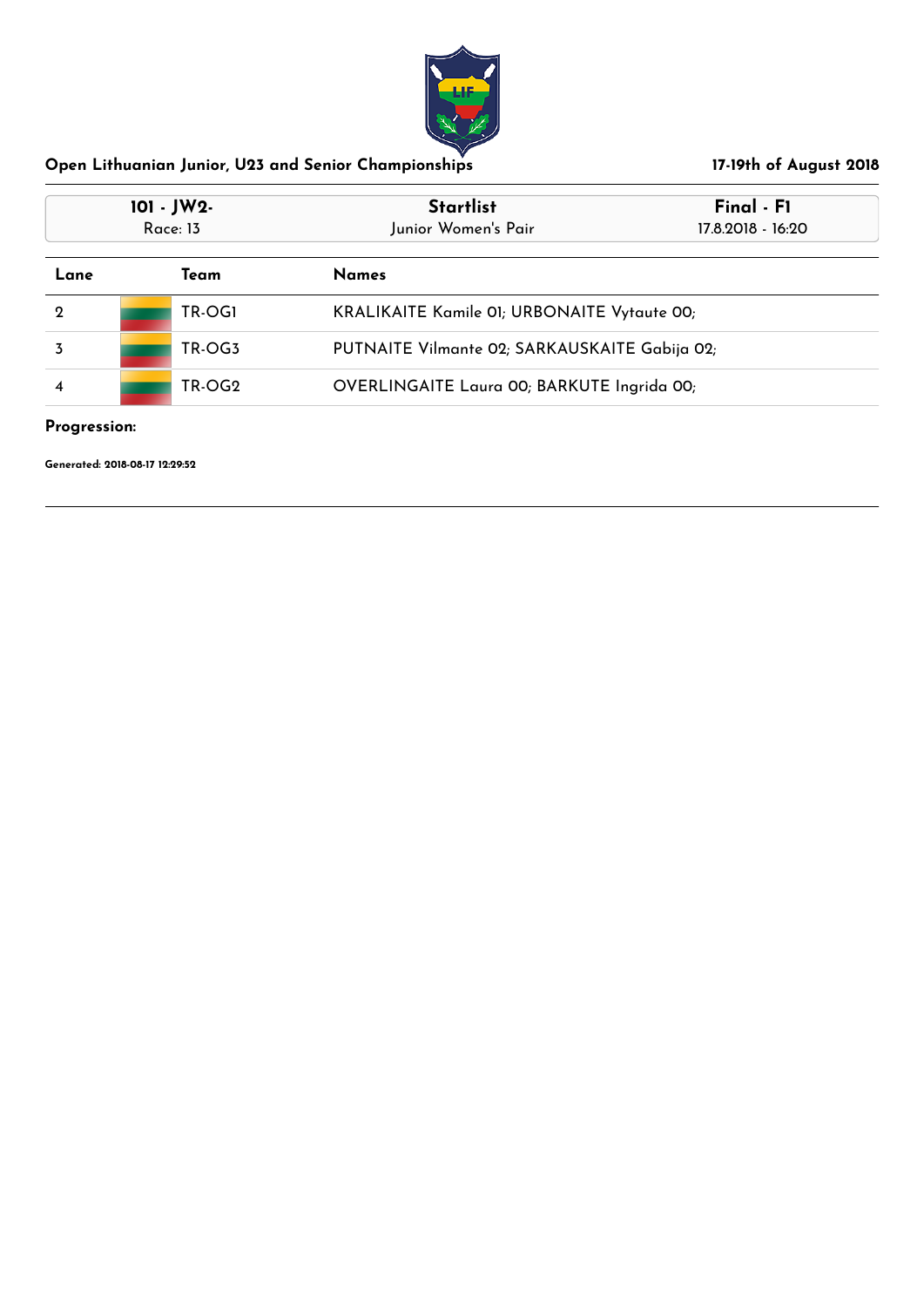

| 102 - JW1x<br>Race: 14 | <b>Startlist</b><br>Junior Women's Single Sculls | Final - FB<br>17.08.2018 - 16:30 |  |
|------------------------|--------------------------------------------------|----------------------------------|--|
| Team                   | <b>Names</b>                                     |                                  |  |
| <b>SIA</b>             | <b>BERZINYTE Monika 03;</b>                      |                                  |  |
| KAU3                   | MALIJAUSKAITE Raminta 03;                        |                                  |  |
|                        |                                                  |                                  |  |

### **Progression:**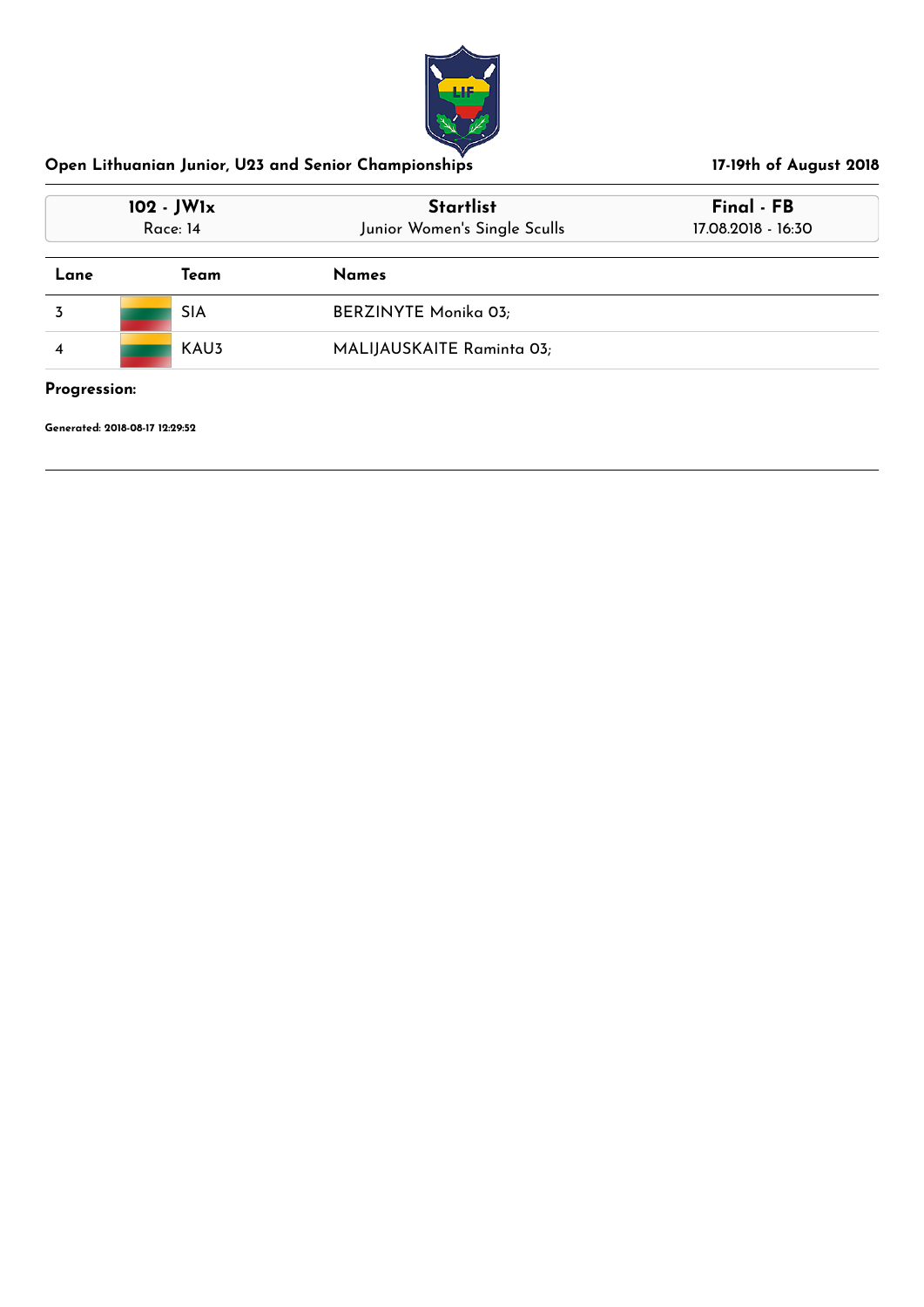

| 102 - JW1x<br><b>Race: 15</b> |                   | <b>Startlist</b><br>Junior Women's Single Sculls | Final - FA<br>17.08.2018 - 16:35 |
|-------------------------------|-------------------|--------------------------------------------------|----------------------------------|
| Lane                          | Team              | <b>Names</b>                                     |                                  |
|                               | KRSM <sub>2</sub> | STRIUPKUTE Patricija 03;                         |                                  |
| $\mathbf 2$                   | <b>KAU1</b>       | NEMERAVICIUTE Laurita 00;                        |                                  |
| 3                             | <b>VILI</b>       | KAZLAUSKAITE Martyna 01;                         |                                  |
| 4                             | <b>SIA</b>        | <b>MORKUNAITE Raminta 01;</b>                    |                                  |
| 5                             | <b>KRSMI</b>      | VASKEVICIUTE Guste 04;                           |                                  |
| 6                             | KAU <sub>2</sub>  | <b>DRULYTE Rusne 04;</b>                         |                                  |

### **Progression:**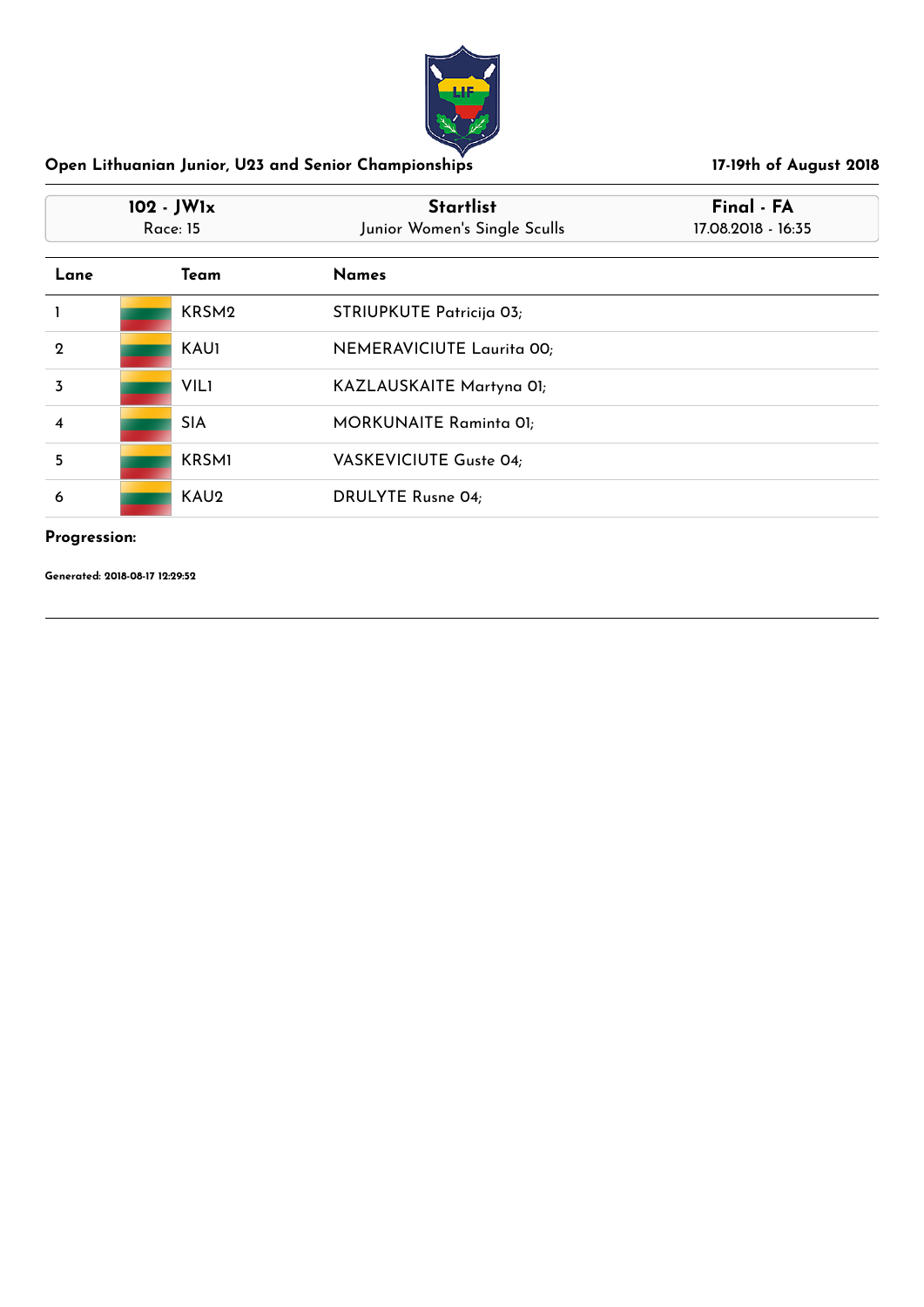

| 103 - JM4-<br>Race: 16       |                  | <b>Startlist</b><br>Junior Men's Four                                                        | $Final - FI$<br>17.08.2018 - 16:45 |
|------------------------------|------------------|----------------------------------------------------------------------------------------------|------------------------------------|
| <b>Names</b><br>Team<br>Lane |                  |                                                                                              |                                    |
| 2                            | <b>SIA</b>       | DAUNORAS Dzeraldas 03; IVANAUSKAS Danas 01; BARAUSKIS<br>Tautvydas 02; BURKAUSKAS Gustas 01; |                                    |
|                              | <b>KICI</b>      | NAGYS Aronas 01; GRIKPEDIS Vilius 02; VOLKOVAS Benas 01;<br>LOGVINOVAS Gustas 03;            |                                    |
| 4                            | KIC <sub>2</sub> | BABARSKAS Linas; KRISCIUNAS Jonas 03; URBONAS Ignas; GALDIKAS<br>Adelaras 02;                |                                    |

### **Progression:**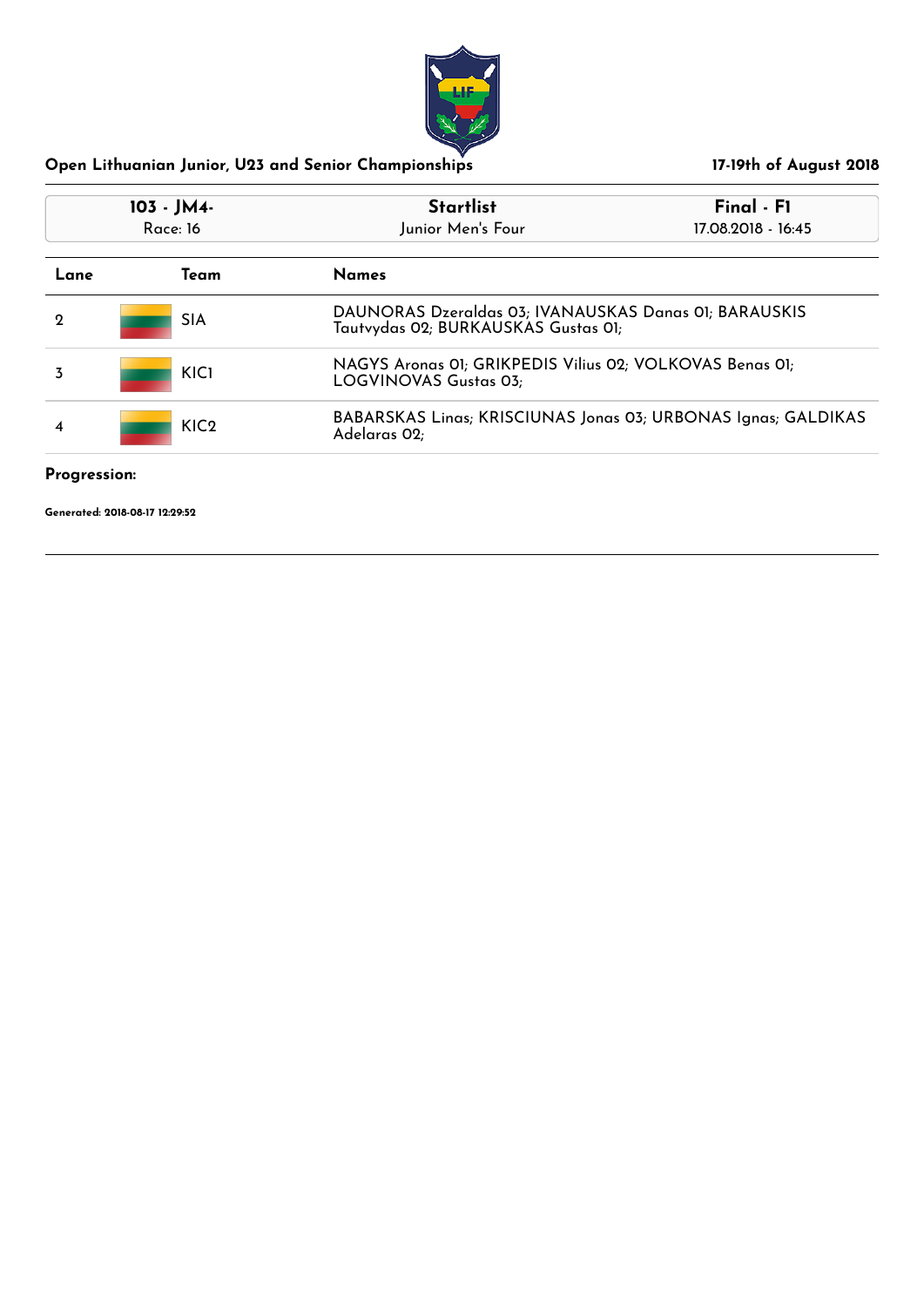

| $104 - JM4x$<br>Race: 17 |                  | <b>Startlist</b><br>Junior Men's Quadruple Sculls                                                      | $Final - FI$<br>17.08.2018 - 17:00 |
|--------------------------|------------------|--------------------------------------------------------------------------------------------------------|------------------------------------|
| Lane                     | Team             | <b>Names</b>                                                                                           |                                    |
| ı                        | TRA2             | BARKAUSKAS Juozas 02; VOROSILINAS Povilas 03; KAIRAITIS Povilas<br>03; BARKAUSKAS Jonas 01;            |                                    |
| $\mathbf 2$              | <b>TRA1</b>      | GOLYSENKO Dominykas 02; NESCERENKO Arturas 00;<br>KONDRATAVICIUS Vaidas 02; SLIMANAVICIUS Ricardas 00; |                                    |
| 3                        | KAU <sub>2</sub> | FOMINS Andrius 01; CAPSKAS Jokubas 01; STARKEVICIUS Lukas 00;<br>STASKEVICIUS Algirdas 00;             |                                    |
| 4                        | KIC1             | SAPARAVICIUS Jonas 03; TUBIS Zygimantas 01; DVARIONIS Nojus 03;<br><b>ROMERIS Deimantas 03;</b>        |                                    |
| 5                        | KAU1             | CERNIUS Algirdas 01; JUSKEVICIUS Povilas 03; JANKAUSKAS Benas 01;<br><b>CERNIUS Eigirdas OI;</b>       |                                    |
| 6                        | LTU              | VAITKEVICIUS Martynas 01; MATUSEVICIUS Augustinas 01;<br>JAKUBAUSKAS Rokas 02; KIRDA Paulius 02;       |                                    |
| 7                        | <b>VIL1</b>      | ALEKSEJENKOV Nikita; JAKUBOVSKIJ Domantas; PREIDYS Kasparas;<br>PAUNKSNIS Benas;                       |                                    |

### **Progression:**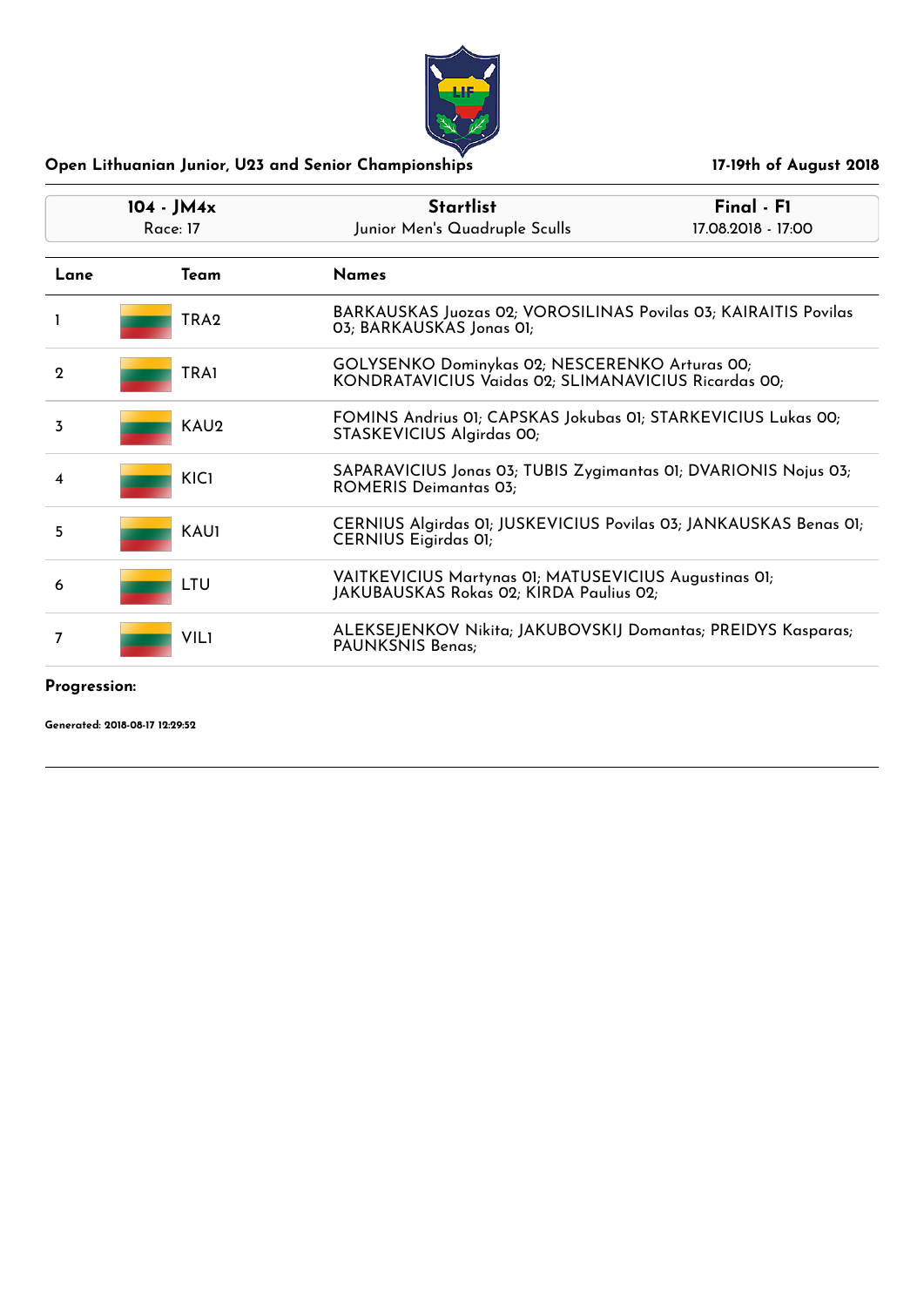

| 105 - JW4-<br>Race: 18    |      | <b>Startlist</b><br>Junior Women's Four                                                   | Final - F1<br>17.08.2018 - 17:10 |  |
|---------------------------|------|-------------------------------------------------------------------------------------------|----------------------------------|--|
| Lane                      | Team | <b>Names</b>                                                                              |                                  |  |
| TR-OG1                    |      | OVERLINGAITE Laura 00; BARKUTE Ingrida 00; URBONAITE Vytaute<br>00; KRALIKAITE Kamile 01; |                                  |  |
| $\mathbf{D}_{\text{max}}$ |      |                                                                                           |                                  |  |

**Progression:**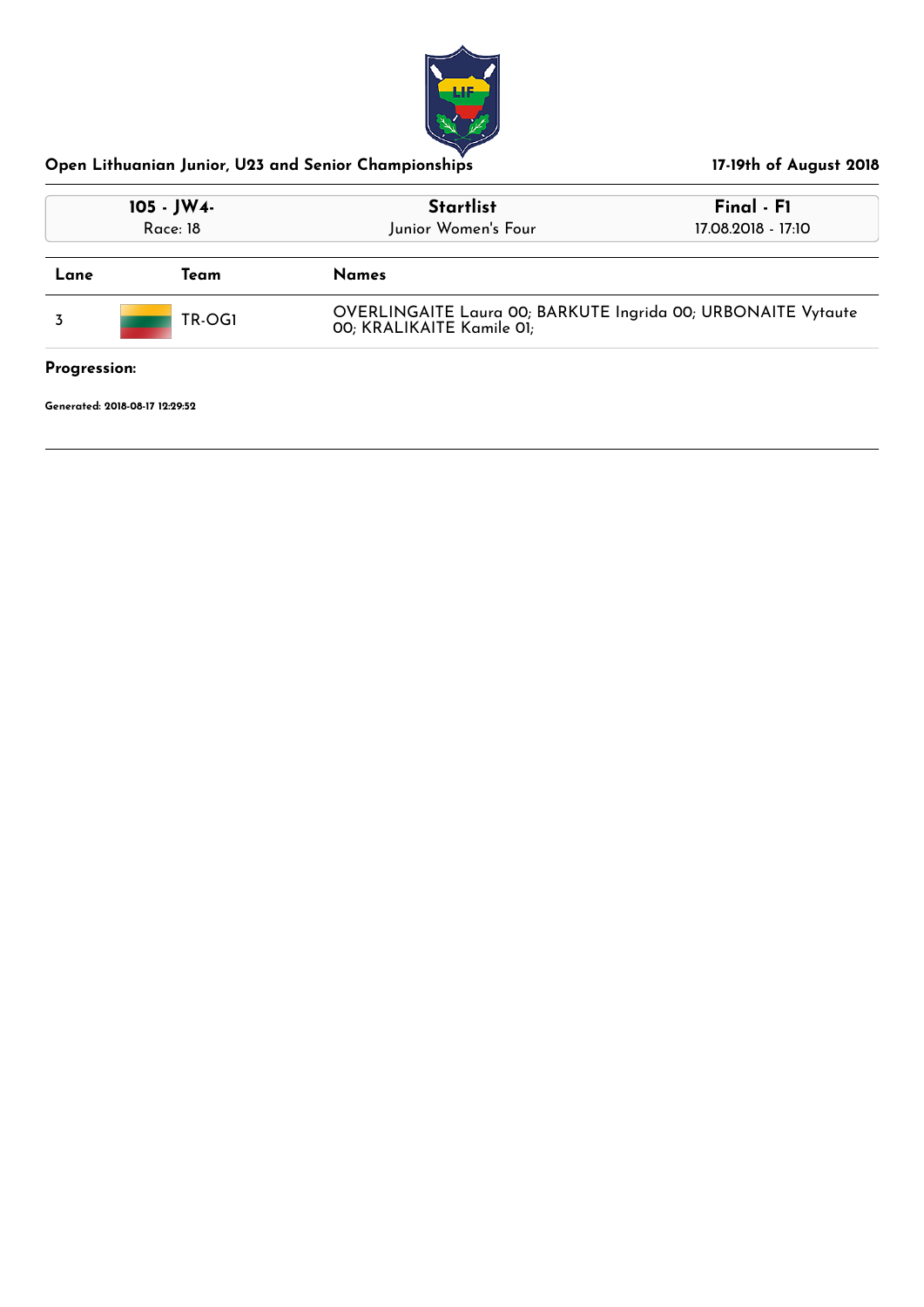

| $106 - JW2x$<br>Race: 19     |             | <b>Startlist</b><br>Junior Women's Double Sculls | Final - FB<br>17.08.2018 - 17:20                 |  |
|------------------------------|-------------|--------------------------------------------------|--------------------------------------------------|--|
| <b>Names</b><br>Lane<br>Team |             |                                                  |                                                  |  |
|                              | <b>PRIE</b> | MENDELYTE Joana 00; MENDELYTE Beatrice 00;       |                                                  |  |
| $\mathbf 2$                  | <b>KAU1</b> |                                                  | TAMASAUSKAITE Vesting 03; BARANAUSKAITE Urte 04; |  |
| 3                            | <b>SIA</b>  |                                                  | GRINYTE Viktorija 04; MATULIONYTE Laura 04;      |  |
| 4                            | KAU4        | STUIKYTE Laura 03; VOGULYTE Gabija 00;           |                                                  |  |
| 5                            | <b>KUP</b>  | JAKSYTE Ugne 01; VIZBARAITE Ruta 02;             |                                                  |  |

## **Progression:**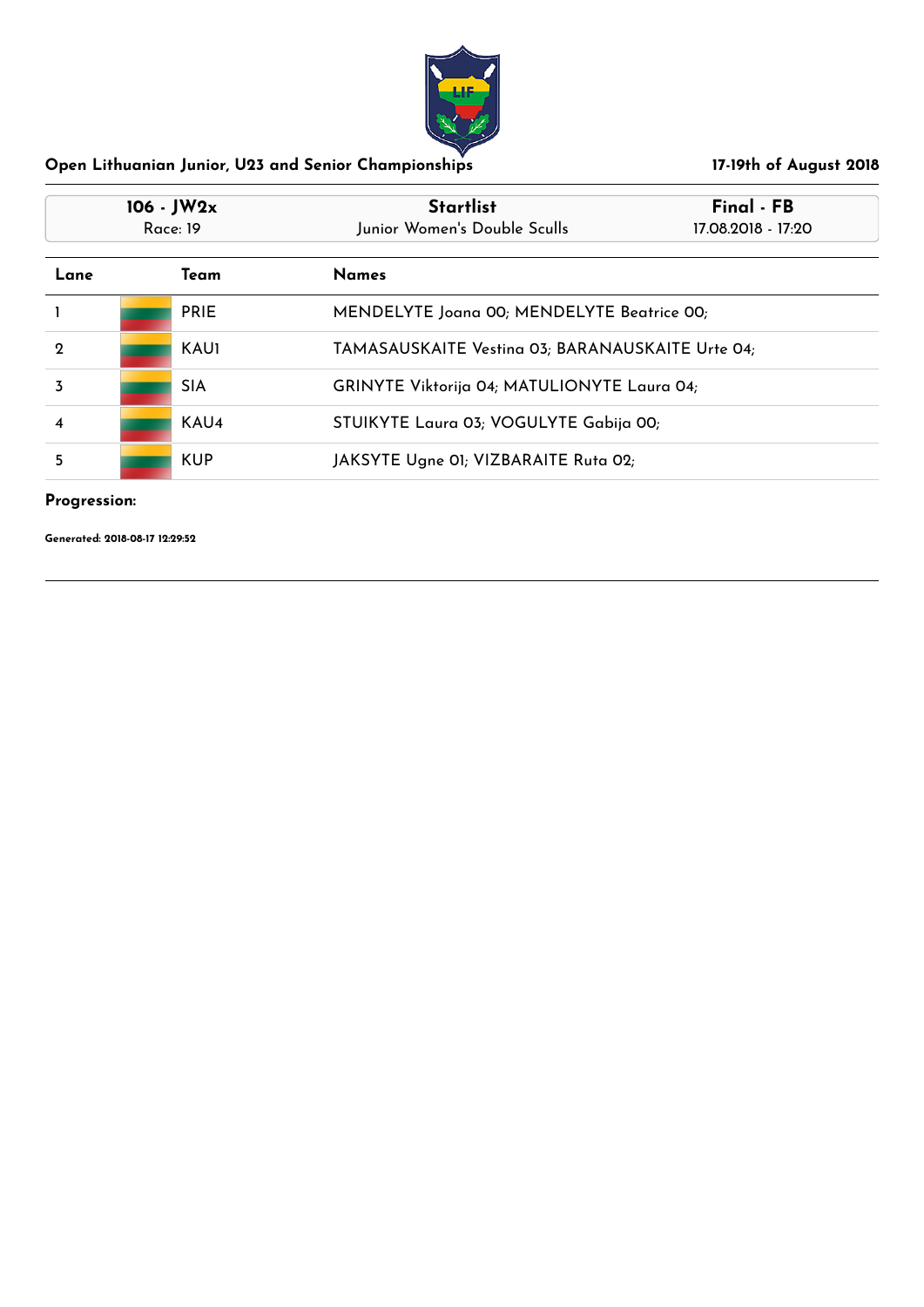

| $106 - JW2x$<br>Race: 20 |  |                  | <b>Startlist</b><br>Final - FA<br>Junior Women's Double Sculls<br>17.08.2018 - 17:25 |                                             |  |
|--------------------------|--|------------------|--------------------------------------------------------------------------------------|---------------------------------------------|--|
| Lane<br>Team             |  |                  | <b>Names</b>                                                                         |                                             |  |
|                          |  | <b>VILI</b>      |                                                                                      | KOMARAITE Julija 00; VILENISKYTE Simona 00; |  |
| $\mathbf 2$              |  | KAU <sub>2</sub> |                                                                                      | MAIZVILAITE Egle 00; AUKSTUOLYTE Saule 00;  |  |
| 3                        |  | <b>KRSM</b>      |                                                                                      | BAUBAITE Guoda 02; SUKYTE Ugne 02;          |  |
| $\overline{\mathbf{4}}$  |  | <b>KAU-FAV</b>   | <b>JUZENAITE Ugne 02; RIMKUTE Dovile;</b>                                            |                                             |  |
| 5                        |  | <b>TRA</b>       | TICHONOVAITE Skaiste 03; KIRSYTE Austeja 01;                                         |                                             |  |
| 6                        |  | KAU3             | VAIDELYTE Laurita 03; DAMBRAUSKAITE Mija 03;                                         |                                             |  |

### **Progression:**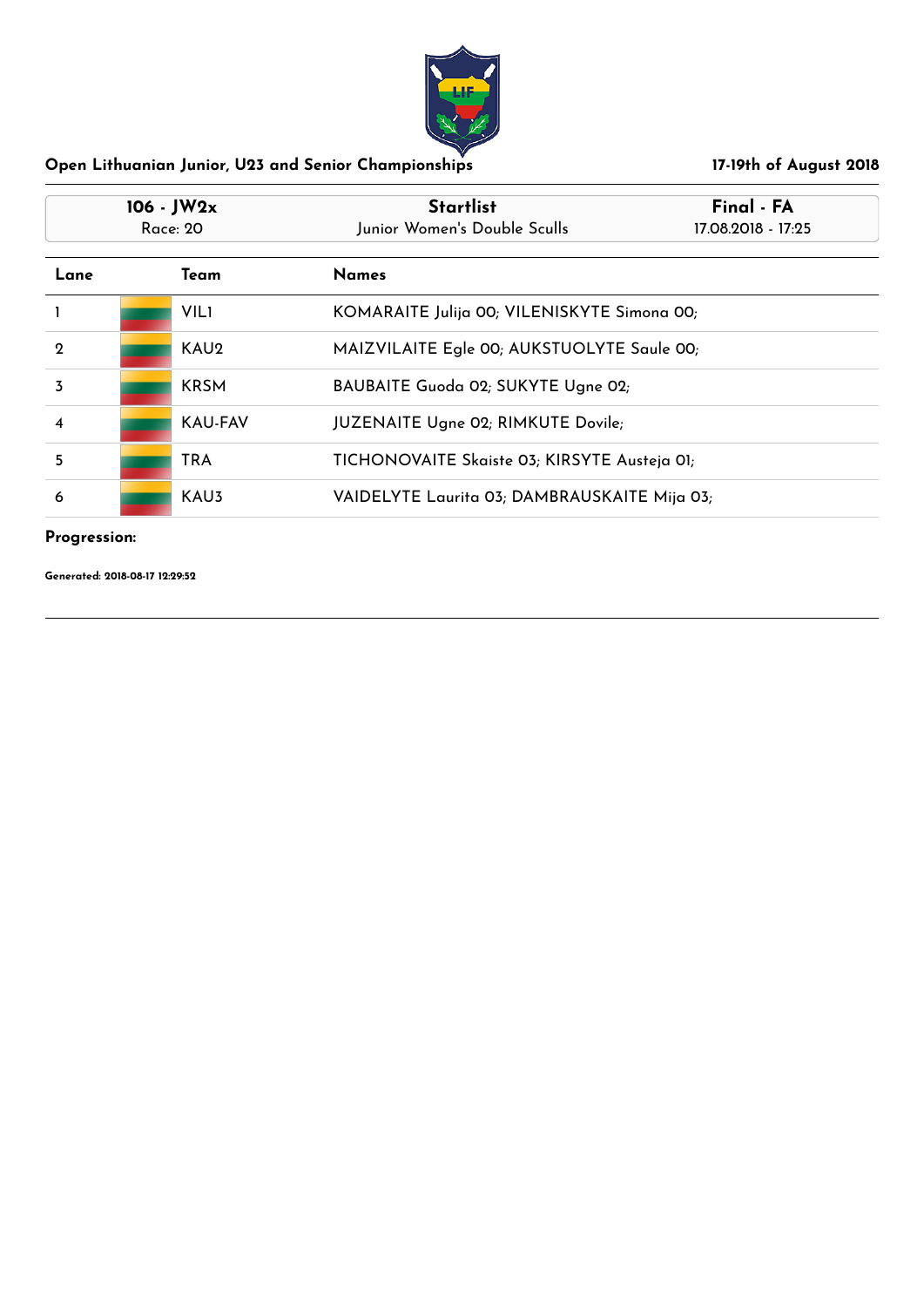

| 107 - JM2-<br>Race: 21  |  |                  | <b>Startlist</b><br>Junior Men's Pair        | Final - F1<br>17.08.2018 - 17:35              |  |
|-------------------------|--|------------------|----------------------------------------------|-----------------------------------------------|--|
| Lane                    |  | Team             | <b>Names</b>                                 |                                               |  |
|                         |  | SIA <sub>2</sub> |                                              | PASKEVICIUS Tomas 03; BALIUTAVICIUS Tadas 04; |  |
| $\mathbf 2$             |  | KIC <sub>2</sub> |                                              | MIKELIONIS Aras 00; BENDZIUS Rokas 00;        |  |
| 3                       |  | <b>SIA1</b>      |                                              | GUDUKAS Mantas 02; AUZBIKAVICIUS Saulius 02;  |  |
| $\overline{\mathbf{4}}$ |  | KIC1             |                                              | KUNDROTAS Vilius 02; RAZMA Ramunas 01;        |  |
| 5                       |  | <b>KRSM</b>      | STANKUNAS Dovydas 00; STANKUNAS Domantas 00; |                                               |  |
| 6                       |  | KIC <sub>3</sub> | BABARSKAS Linas 03; URBONAS Ignas 03;        |                                               |  |

### **Progression:**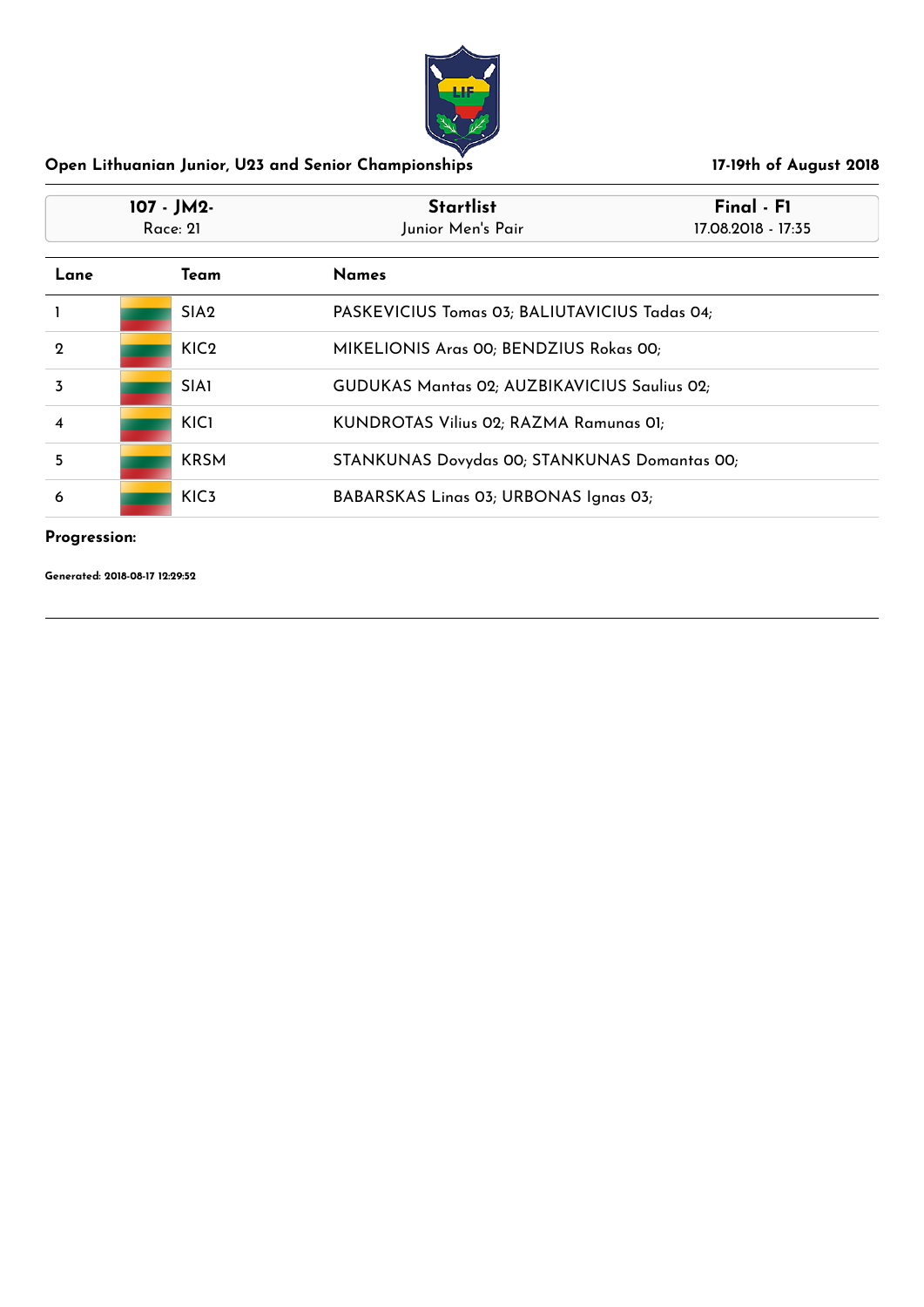

| Open Lithuanian Junior, U23 and Senior Championships |
|------------------------------------------------------|
|------------------------------------------------------|

| $108 - JW8+$<br>Race: 22       |  | <b>Startlist</b><br>Juniors Women's Eight                                                                                                                                                                  | Final - F1<br>17.08.2018 - 17:45 |  |
|--------------------------------|--|------------------------------------------------------------------------------------------------------------------------------------------------------------------------------------------------------------|----------------------------------|--|
|                                |  |                                                                                                                                                                                                            |                                  |  |
| LTU                            |  | BEZUBOVAITE Egle 00; PUTNAITE Vilmante 02; SARKAUSKAITE<br>Gabija 02; VOGUĽYTE Gabija 00; OVERLINGAÍTE Laura 00; BARKUTE<br>Ingrida 00; KRALIKAITE Kamile 01; URBONAITE Vytaute 00;<br>SAPARAVICIUS Jonas; |                                  |  |
| Progression:                   |  |                                                                                                                                                                                                            |                                  |  |
| Generated: 2018-08-17 12:29:52 |  |                                                                                                                                                                                                            |                                  |  |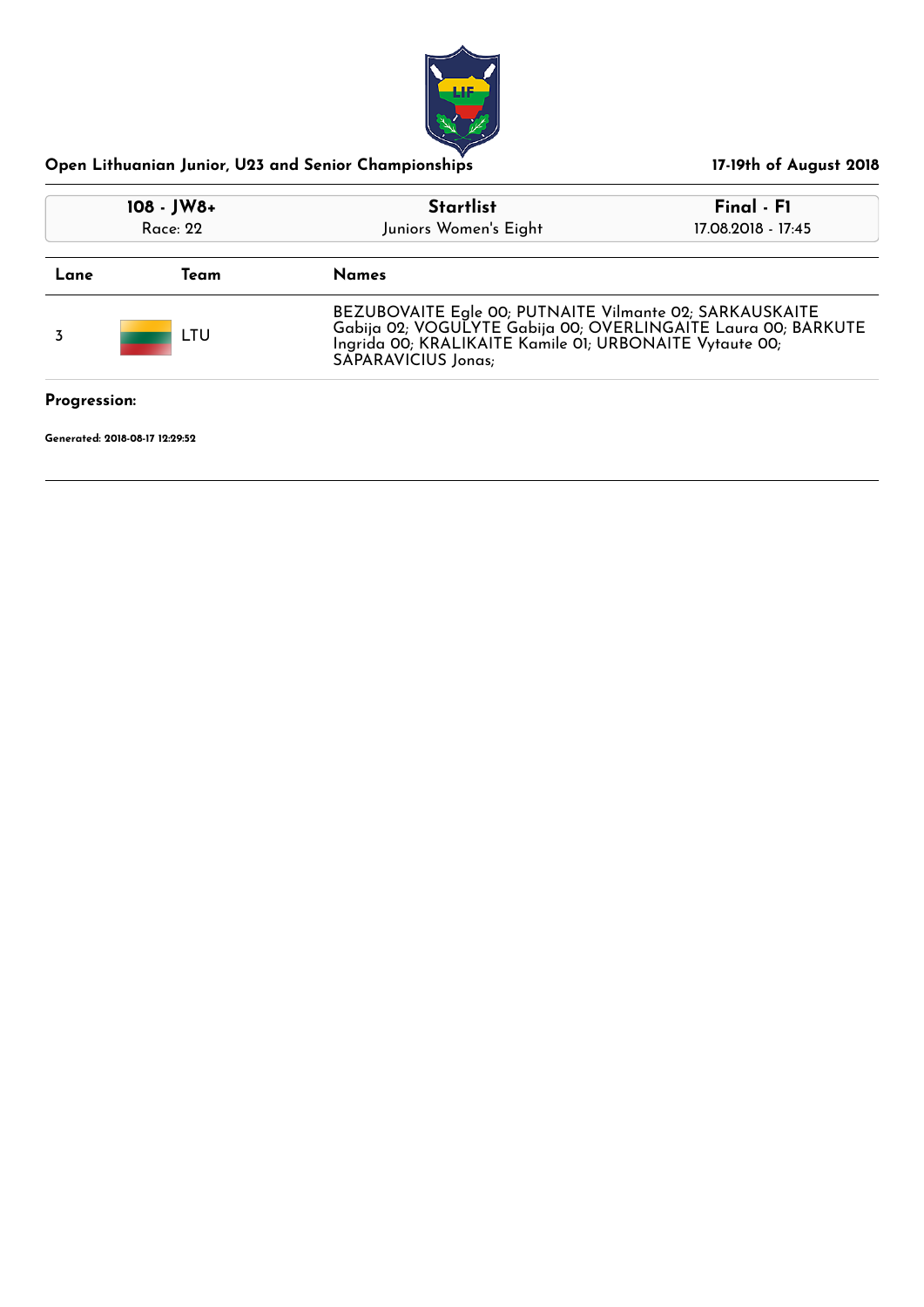

| $109 - JM2x$<br>Race: 23 |  |                  | <b>Startlist</b><br>Final - FB<br>Junior Men's Double Sculls<br>17.08.2018 - 17:55 |  |
|--------------------------|--|------------------|------------------------------------------------------------------------------------|--|
| Lane                     |  | Team             | <b>Names</b>                                                                       |  |
|                          |  | VIL <sub>2</sub> | MASIULIS Vilius 03; KUNDROTAS Ignas 03;                                            |  |
| $\mathbf 2$              |  | <b>KUP</b>       | CIULIEPA Justinas 02; RIAUBA Domantas 04;                                          |  |
| 3                        |  | <b>TRA</b>       | SADOVSKIJ Evan 01; VITKEVICIUS Dominykas 02;                                       |  |
| 4                        |  | <b>VIL1</b>      | NIENIUS Tauras 03; SIVICKIS Dominykas 04;                                          |  |
| 5                        |  | KAU <sub>4</sub> | ADOMENAS Andrius 02; JAGMINAS Benas 04;                                            |  |
| 6                        |  | KAU2             | VENCLAVICIUS Lukas 04; GRIGONIS Julius 03;                                         |  |
| 7                        |  | <b>BIR</b>       | CERNEVICIUS Matas 05; DAUNORAVICIUS Ignas 05;                                      |  |

### **Progression:**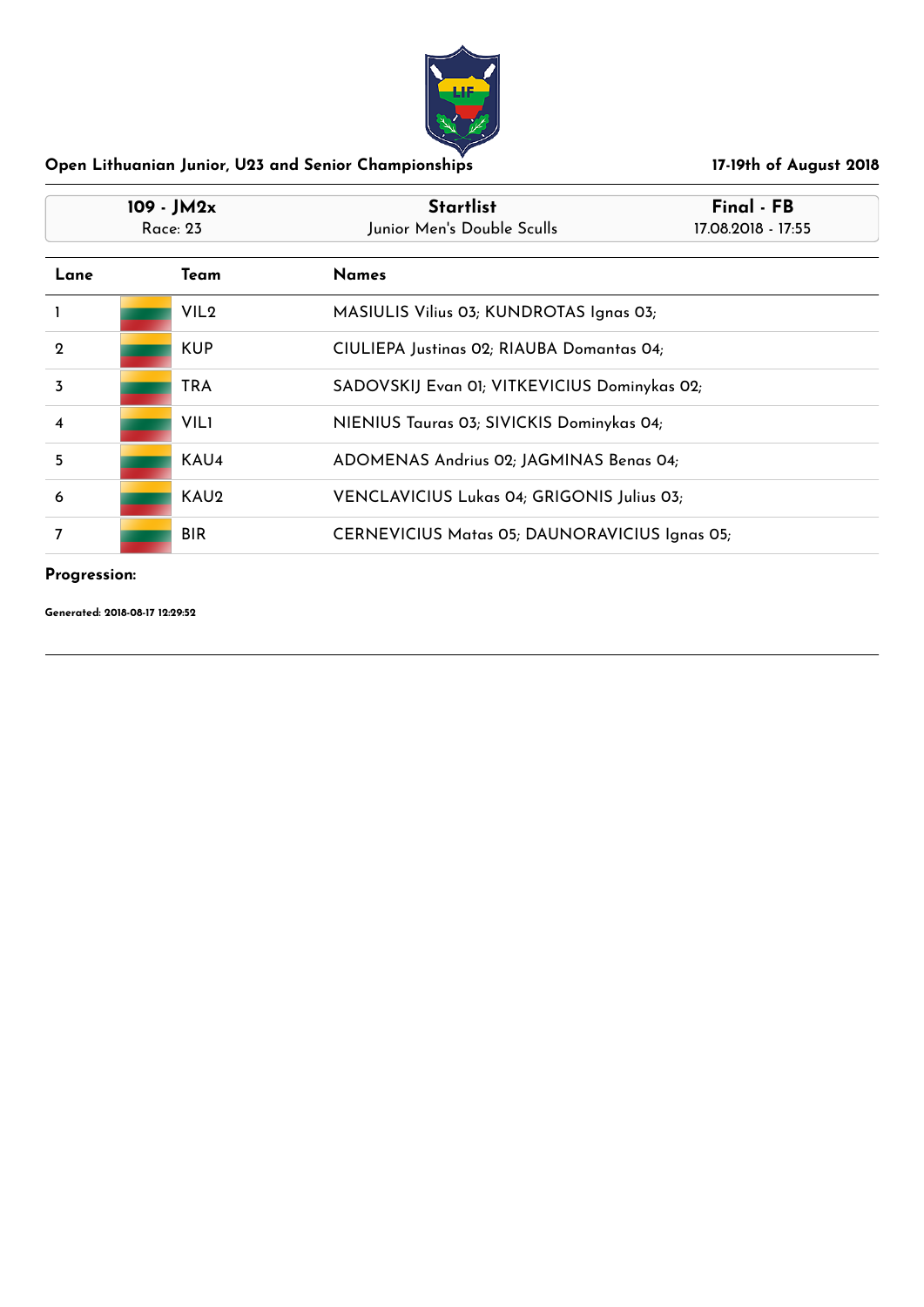

| $109 - JM2x$<br>Race: 24 |  |                  | <b>Startlist</b><br>Junior Men's Double Sculls   | Final - FA<br>17.08.2018 - 18:00 |
|--------------------------|--|------------------|--------------------------------------------------|----------------------------------|
| Lane                     |  | Team             | <b>Names</b>                                     |                                  |
|                          |  | KAU5             | LISAUSKAS Karolis 02; SARKAUSKAS Gediminas 02;   |                                  |
| $\mathbf 2$              |  | KAU <sub>6</sub> | GREIVYS Aidas 02; VOZNIKAS Arnoldas 02;          |                                  |
| 3                        |  | KAU7             | STARKEVICIUS Lukas 00; STASKEVICIUS Algirdas 00; |                                  |
| $\overline{\mathbf{4}}$  |  | VIL-FAV          | MASANAUSKAS Titas 01; PRUSINSKAS Virgilijus 01;  |                                  |
| 5                        |  | <b>KAU1</b>      | KELMELIS Arnedas 02; NOREIKA Rojus 03;           |                                  |
| 6                        |  | <b>KRSM</b>      | KUSKEVICIUS Justas 01; FILIPAVICIUS Dovydas 02;  |                                  |

### **Progression:**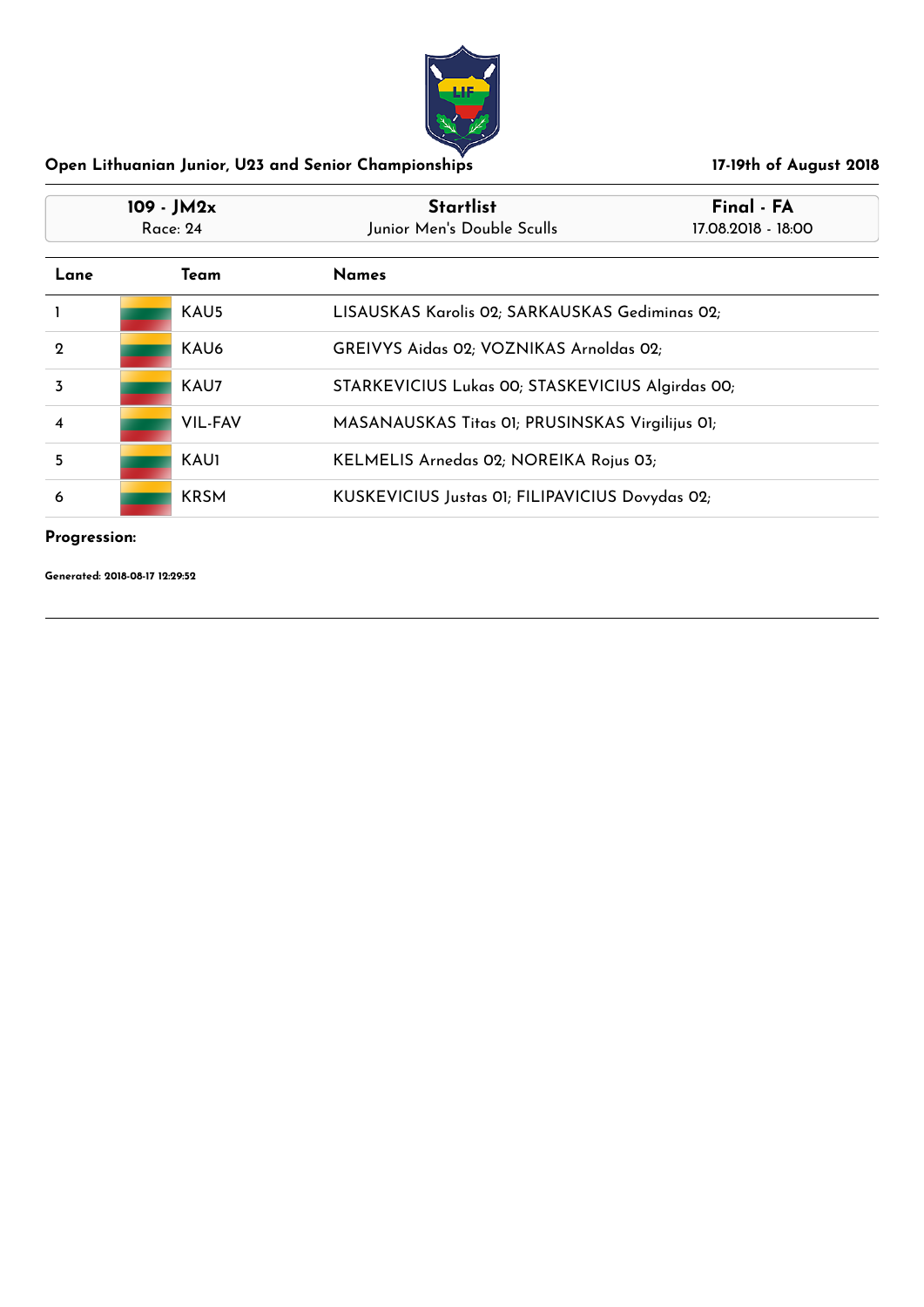| $110 - JW4x$<br>Race: 25 |                  | <b>Startlist</b><br>Junior Women's Quadruple Sculls                                            | Final - F1<br>17.08.2018 - 18:10 |
|--------------------------|------------------|------------------------------------------------------------------------------------------------|----------------------------------|
| Lane                     | Team             | <b>Names</b>                                                                                   |                                  |
| L                        | LTU              | ZILIONYTE Kamile 02; TALACKAITE Daniele; KAZLAUSKAITE Martyna;<br><b>MORKUNAITE Raminta;</b>   |                                  |
| $\mathbf 2$              | KAU1             | ZIUKAITE Patricija 05; SAKICKAITE Ugne 05; BRIEDYTE Gabija 02;<br>NABAZAITE Emilija 04;        |                                  |
| 3                        | KIC <sub>2</sub> | VENCKUTE Zivile 03; SOBUTAITE Karina 03; MONKEVICIUTE Gabija<br>03; AUGUSTINAITE Beatrice 04;  |                                  |
| 4                        | <b>KRSM</b>      | BAUBAITE Guoda 02; SUKYTE Ugne 02; VASKEVICIUTE Guste 04;<br>RIMKUTE Dovile 01;                |                                  |
| 5                        | <b>KICI</b>      | COMAITE Aiste 03; JONAUSKAITE Dainida 04; KOMAROVA Vitalija 01;<br>SIMKUTE Karolina 03;        |                                  |
| 6                        | VIL              | KIRSYTE Migle 01; UTKUTE Ugne 01; KOMARAITE Julija 00;<br>VILENISKYTE Simona 00;               |                                  |
| 7                        | <b>SIA</b>       | DERVINYTE Sintija 03; NAZARENKAITE Nomeda 02; BUDRYTE<br>Domante 03; MIKALAUSKAITE Vytaute 06; |                                  |

## **Progression:**